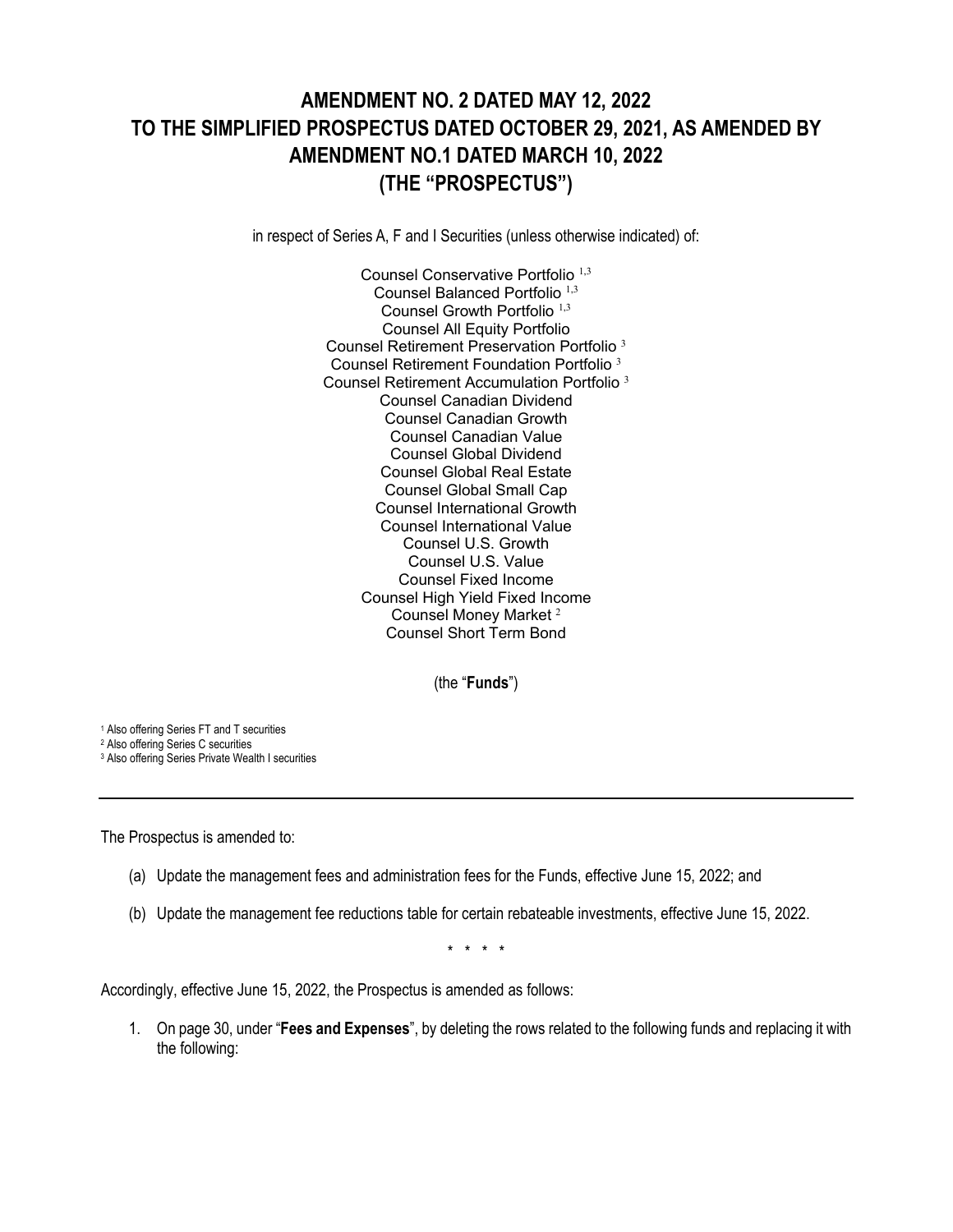| Fees and Expenses Payable by the Funds              |                                                                          |                                            |  |
|-----------------------------------------------------|--------------------------------------------------------------------------|--------------------------------------------|--|
|                                                     | Annual Management Fee Rate by Series (%) <sup>1</sup><br>(as applicable) |                                            |  |
| <b>Management Fees</b>                              | A/I                                                                      | $C$ $F$ $F$ $T$<br><b>Private Wealth I</b> |  |
| <b>Counsel Strategic Portfolio</b>                  |                                                                          |                                            |  |
| <b>Counsel Conservative Portfolio</b>               | 1.80%                                                                    | 0.75%                                      |  |
| <b>Counsel Balanced Portfolio</b>                   | 1.85%                                                                    | 0.80%                                      |  |
| <b>Counsel Growth Portfolio</b>                     | 1.90%                                                                    | 0.85%                                      |  |
| <b>Counsel All Equity Portfolio</b>                 | 1.95%                                                                    | 0.90%                                      |  |
| <b>Counsel Retirement Portfolio</b>                 |                                                                          |                                            |  |
| <b>Counsel Retirement Preservation</b><br>Portfolio | 1.85%                                                                    | 0.80%                                      |  |
| <b>Counsel Retirement Foundation</b><br>Portfolio   | 1.90%                                                                    | 0.85%                                      |  |
| <b>Counsel Retirement Accumulation</b><br>Portfolio | 1.95%                                                                    | 0.90%                                      |  |
| <b>Counsel Portfolio Components</b>                 |                                                                          |                                            |  |
| <b>Counsel Money Market</b>                         | 0.65%                                                                    | 0.40%                                      |  |
| <b>Counsel Short Term Bond</b>                      | 0.95%                                                                    | 0.45%                                      |  |
| <b>Counsel Fixed Income</b>                         | 1.10%                                                                    | 0.60%                                      |  |
| Counsel High Yield Fixed Income                     | 1.45%                                                                    | 0.70%                                      |  |
| <b>Counsel Canadian Dividend</b>                    | 1.70%                                                                    | 0.70%                                      |  |
| <b>Counsel Canadian Value</b>                       | 1.75%                                                                    | 0.75%                                      |  |
| <b>Counsel Canadian Growth</b>                      | 1.75%                                                                    | 0.75%                                      |  |
| Counsel U.S. Growth                                 | 1.90%                                                                    | 0.90%                                      |  |
| <b>Counsel International Value</b>                  | 1.90%                                                                    | 0.90%                                      |  |
| <b>Counsel International Growth</b>                 | 1.90%                                                                    | 0.90%                                      |  |
| <b>Counsel Global Dividend</b>                      | 1.90%                                                                    | 0.90%                                      |  |
| <b>Counsel Global Real Estate</b>                   | 1.95%                                                                    | 0.95%                                      |  |
| <b>Counsel Global Small Cap</b>                     | 2.00%                                                                    | 1.00%                                      |  |

2. On page 33, under "**Fees and Expenses**", by deleting the rows related to the following funds and replacing it with the following: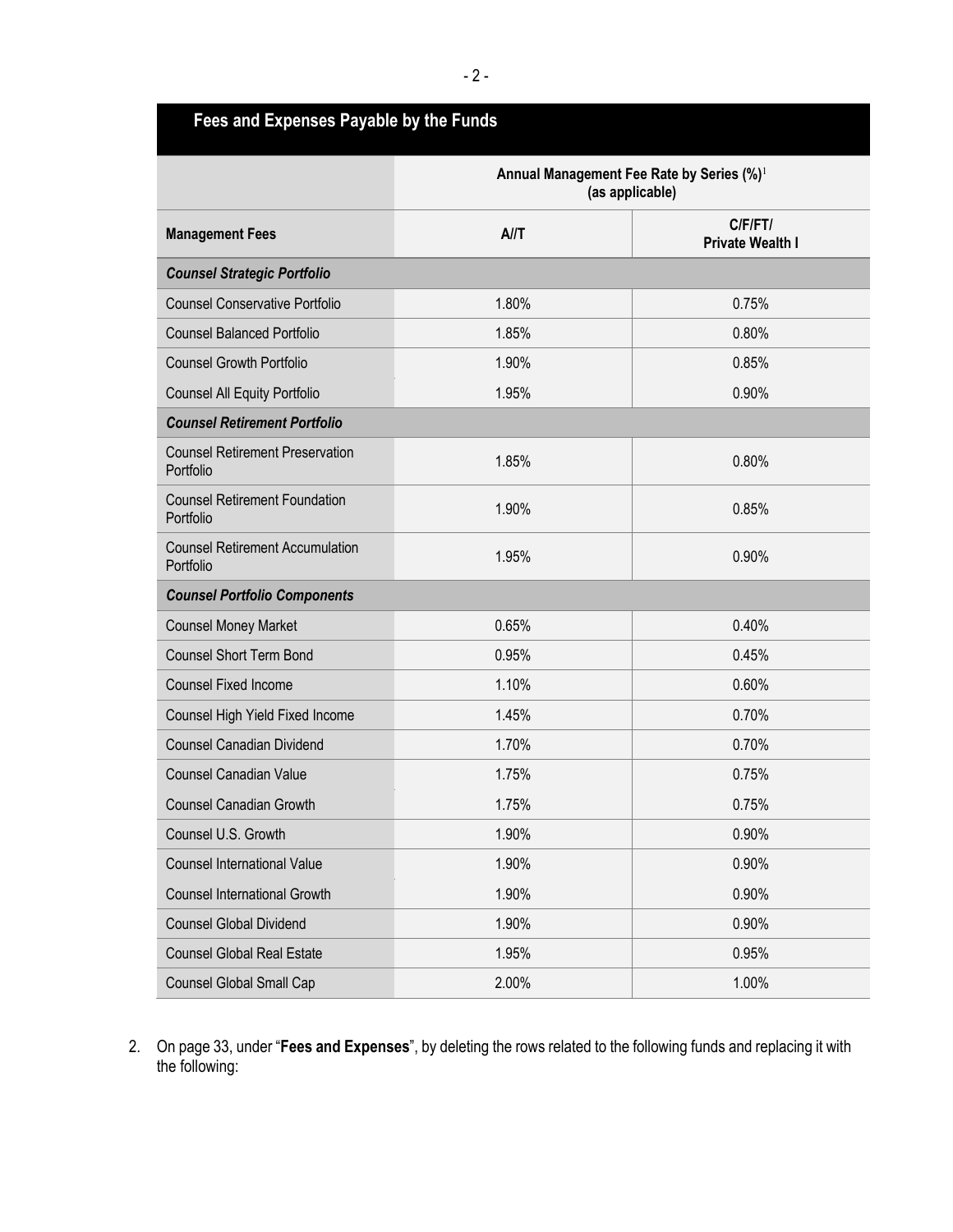## **Fees and Expenses Payable by the Funds**

**Administration Fee**

| <b>Fund</b>                         |                                                    | <b>Series</b>                                                                   |
|-------------------------------------|----------------------------------------------------|---------------------------------------------------------------------------------|
|                                     | Series A, C and T<br>securities<br>(as applicable) | Series F, FT, I and<br><b>Private Wealth I</b><br>securities<br>(as applicable) |
| <b>Counsel Strategic Portfolios</b> |                                                    |                                                                                 |
| Counsel Balanced Portfolio*         | 0.25%                                              | 0.15%                                                                           |
| <b>Counsel Growth Portfolio</b>     | 0.25%                                              | 0.15%                                                                           |
| <b>Counsel All Equity Portfolio</b> | 0.25%                                              | 0.15%                                                                           |
| <b>Counsel Portfolio Components</b> |                                                    |                                                                                 |
| <b>Counsel Money Market</b>         | 0.15%                                              | 0.15%                                                                           |
| <b>Counsel Short Term Bond</b>      | 0.15%                                              | 0.15%                                                                           |
| <b>Counsel Fixed Income</b>         | 0.20%                                              | 0.15%                                                                           |
| Counsel High Yield Fixed Income     | 0.20%                                              | 0.15%                                                                           |
| <b>Counsel Canadian Dividend</b>    | 0.25%                                              | 0.15%                                                                           |
| Counsel Canadian Value              | 0.25%                                              | 0.15%                                                                           |
| <b>Counsel Canadian Growth</b>      | 0.25%                                              | 0.15%                                                                           |
| Counsel U.S. Value                  | 0.25%                                              | 0.15%                                                                           |
| Counsel U.S. Growth                 | 0.25%                                              | 0.15%                                                                           |
| <b>Counsel International Value</b>  | 0.25%                                              | 0.15%                                                                           |
| <b>Counsel International Growth</b> | 0.25%                                              | 0.15%                                                                           |
| <b>Counsel Global Dividend</b>      | 0.25%                                              | 0.15%                                                                           |
| <b>Counsel Global Real Estate</b>   | 0.25%                                              | 0.15%                                                                           |
| Counsel Global Small Cap            | 0.25%                                              | 0.15%                                                                           |

\*The administration fee for Counsel Balanced Portfolio Series I will remain 0.11%.

3. On page 38, under "**Fees and Expenses**", by deleting the rows related to the following funds and replacing it with the following:

|                                                  | <b>Fund</b>                                      | <b>Annual Management Fee</b><br>Rate by Percentage (%) |
|--------------------------------------------------|--------------------------------------------------|--------------------------------------------------------|
|                                                  | <b>Counsel Strategic Portfolios</b>              |                                                        |
|                                                  | Counsel Conservative Portfolio                   | 0.75%                                                  |
| <b>Management Fees applicable</b><br>to Series I | <b>Counsel Balanced Portfolio</b>                | 0.84%                                                  |
|                                                  | <b>Counsel Growth Portfolio</b>                  | 0.85%                                                  |
|                                                  | <b>Counsel All Equity Portfolio</b>              | 0.90%                                                  |
|                                                  | <b>Counsel Retirement Portfolio</b>              |                                                        |
|                                                  | <b>Counsel Retirement Preservation Portfolio</b> | 0.80%                                                  |
|                                                  | Counsel Retirement Foundation Portfolio          | 0.85%                                                  |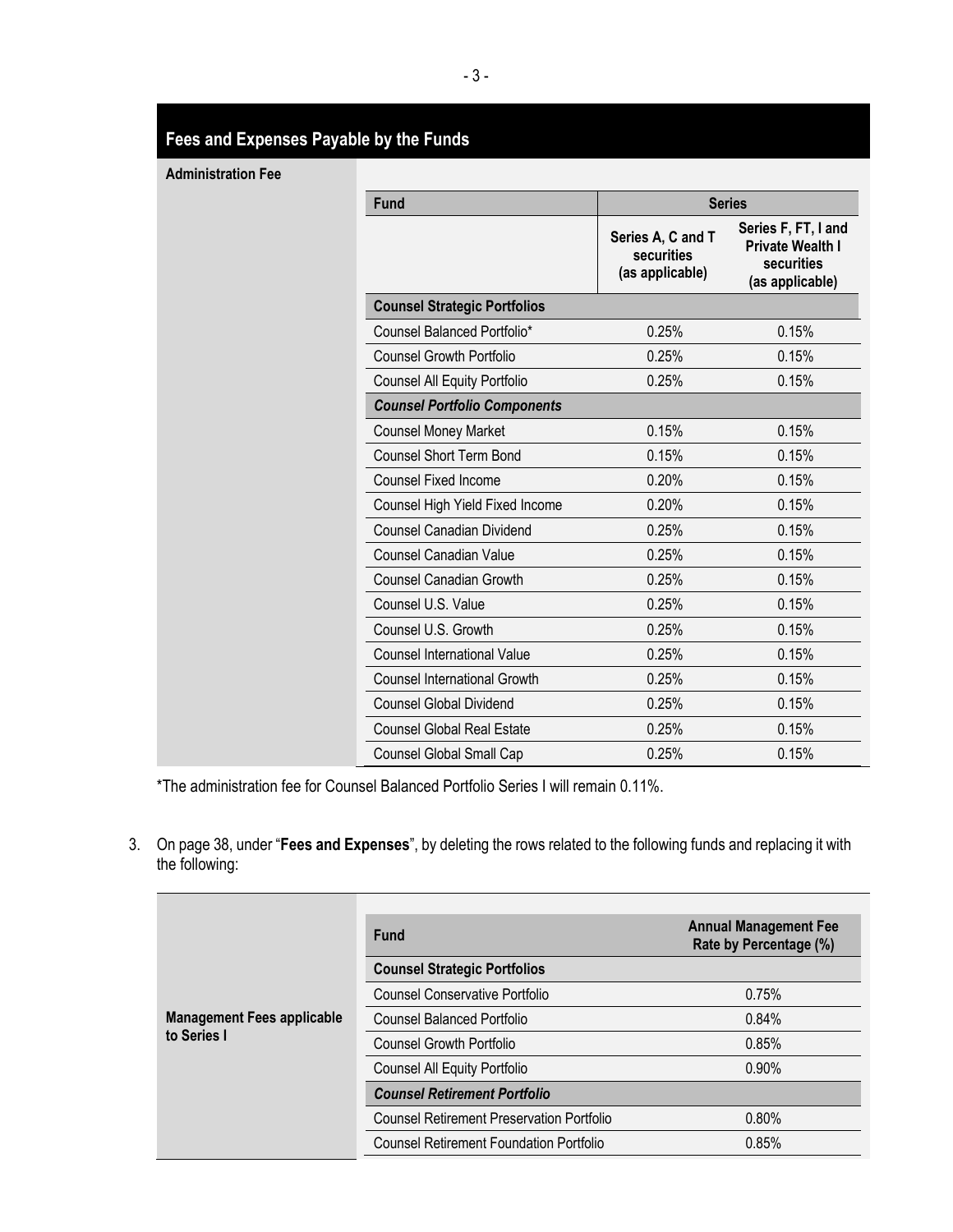| <b>Counsel Retirement Accumulation Portfolio</b> | 0.90% |
|--------------------------------------------------|-------|
| <b>Counsel Portfolio Components</b>              |       |
| <b>Counsel Money Market</b>                      | 0.40% |
| <b>Counsel Short Term Bond</b>                   | 0.45% |
| <b>Counsel Fixed Income</b>                      | 0.60% |
| Counsel High Yield Fixed Income                  | 0.70% |
| <b>Counsel Canadian Dividend</b>                 | 0.70% |
| <b>Counsel Canadian Value</b>                    | 0.75% |
| <b>Counsel Canadian Growth</b>                   | 0.75% |
| Counsel U.S. Growth                              | 0.90% |
| Counsel International Value                      | 0.90% |
| <b>Counsel International Growth</b>              | 0.90% |
| <b>Counsel Global Dividend</b>                   | 0.90% |
| <b>Counsel Global Real Estate</b>                | 0.95% |
| Counsel Global Small Cap                         | 1.00% |

4. On page 31, under "Management Fee Reductions", by deleting the table below the third paragraph and replacing it with the following:

| <b>Total Holdings in Eligible Accounts</b>                                   | <b>Management Fee</b><br><b>Reduction on</b><br><b>Rebateable</b><br><b>Investments</b> |
|------------------------------------------------------------------------------|-----------------------------------------------------------------------------------------|
| the first \$150,000 ( <i>i.e.</i> , value from \$0 - \$150,000)              | nil                                                                                     |
| the next \$350,000 (i.e., value from \$150,001 - \$500,000)                  | 0.025%                                                                                  |
| the next \$500,000 (i.e., value from \$500,001 - \$1,000,000)                | 0.05%                                                                                   |
| the next \$1 million ( <i>i.e.</i> , value from \$1,000,001 - \$2,000,000)   | 0.20%                                                                                   |
| the next \$5.5 million ( <i>i.e.</i> , value from \$2,000,001 - \$7,500,000) | 0.25%                                                                                   |
| the remaining value (i.e., value over \$7,500,000)                           | 0.30%                                                                                   |

5. On page 32, under "Management Fee Reductions", by deleting the third paragraph and replacing it with the following:

Here is an example. Suppose that you hold \$200,000 worth of Series F securities of Counsel Conservative Portfolio and \$700,000 worth of Series A securities in Counsel Money Market (which is not a Rebateable Investment). The value of your Eligible Accounts is \$900,000 (i.e., \$200,000 + \$700,000) and your management fee reduction rate would be 0.0319% a year on your Rebateable Investments and this would be applied to the management fee charged on your holdings in the Series F securities of Counsel Conservative Portfolio. The management fee reduction rate of 0.0319% is calculated as follows:

| <b>Tier</b> | Allocation % of Total Applicable |                        | Weighted |
|-------------|----------------------------------|------------------------|----------|
|             | (A)                              | <b>Reduction</b>       | Fee      |
|             |                                  | for Tier (B) Reduction |          |
|             |                                  |                        | A*B      |
|             |                                  |                        |          |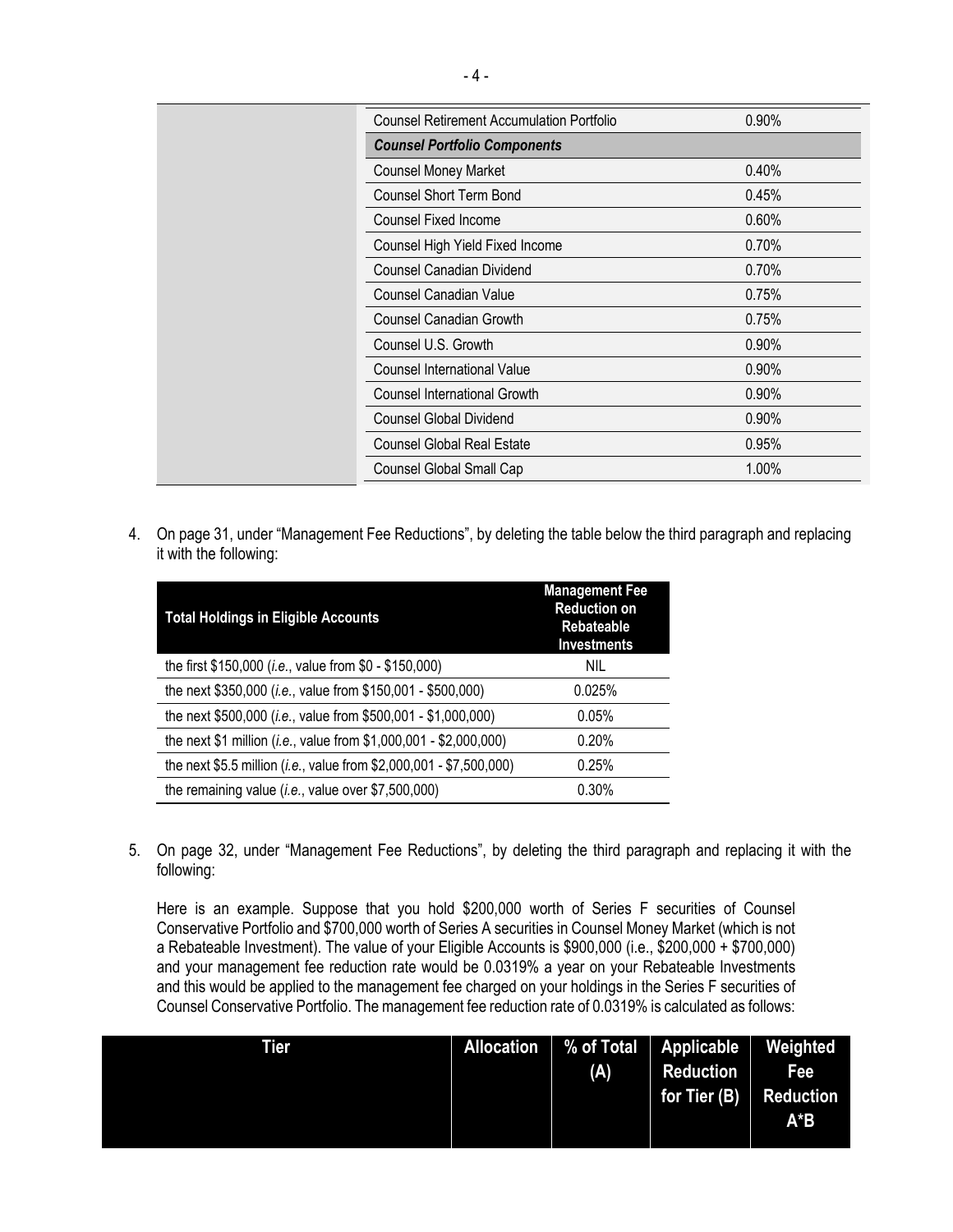| the first \$150,000 (i.e., value from \$0 - \$150,000)          | \$150,000 | 16.67% | Nil      | Nil     |
|-----------------------------------------------------------------|-----------|--------|----------|---------|
| the next \$350,000 (i.e., value from \$150,001 -<br>\$500,000   | \$350,000 | 38.89% | 0.025%   | 0.0097% |
| the next \$500,000 (i.e., value from \$500,001 -<br>\$1,000,000 | \$400,000 | 44.44% | $0.05\%$ | 0.0222% |
| Totals:                                                         | \$900,000 | 100%   |          | 0.0319% |